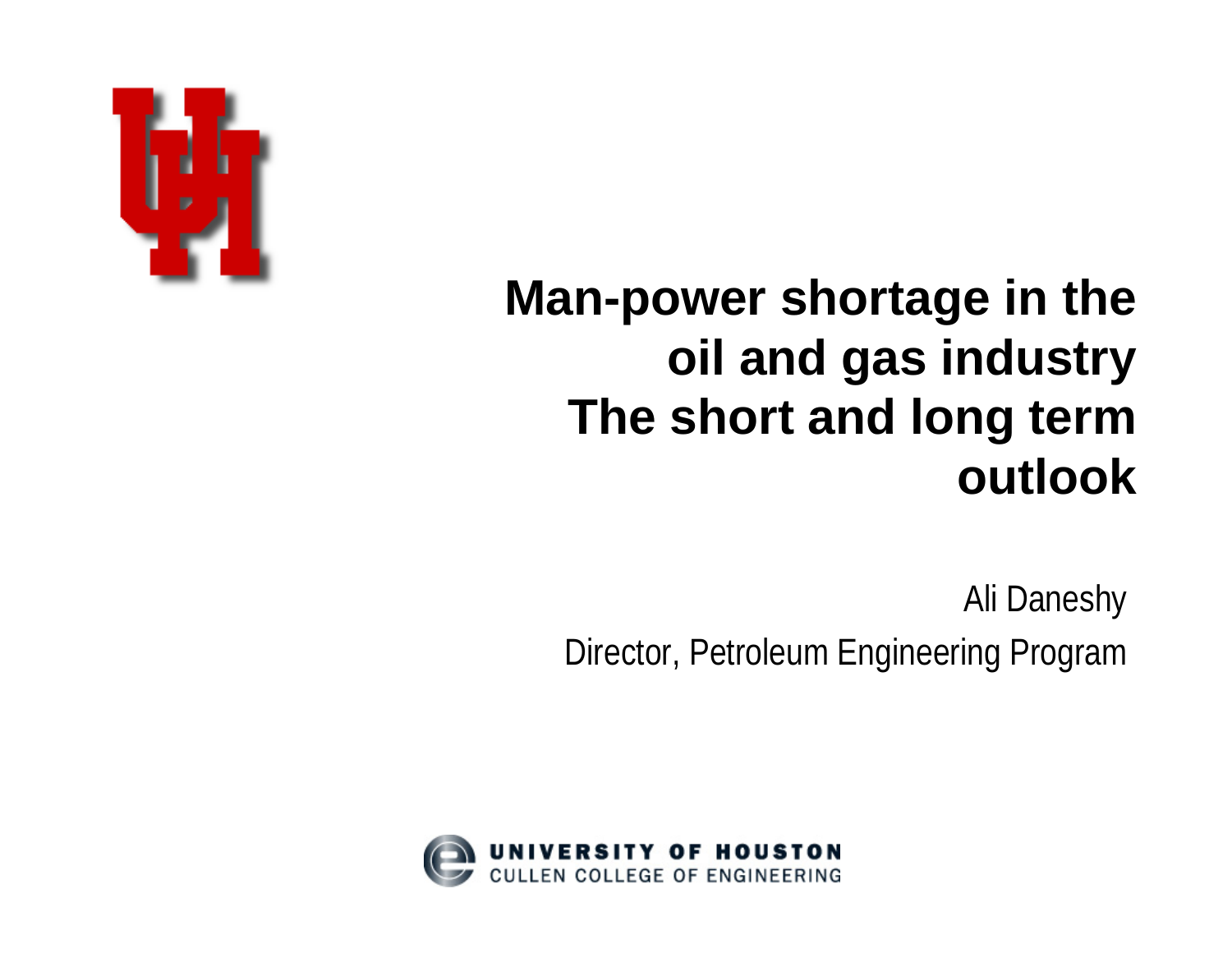

## **Background**

- • There is a severe shortage of technical staff in the oil and gas industry
	- Industry needs are projected to grow by 30% over the next decade
	- – Around 50% of present force is expected to leave the industry in the next 15 years
		- Average age of SPE members in US is 53.
- US universities are not graduating enough engineers to take care of future internal US needs
	- – Number of PE graduates has dropped by around 80% in the last two decades
	- Universities have a severe shortage of faculty that is inhibiting their growth

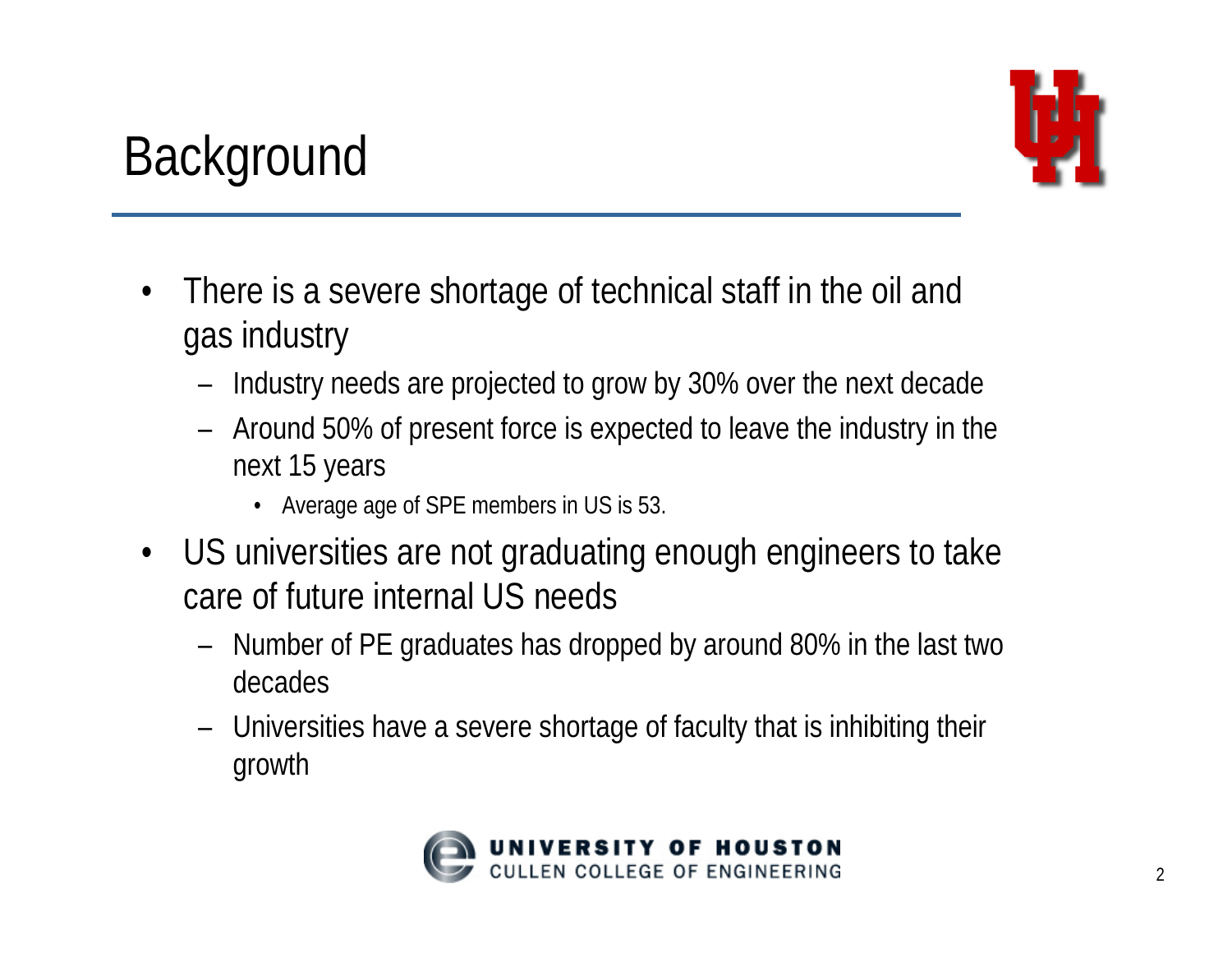## **Background**



- • Compensations for petroleum engineers has exploded in the last two years
	- Higher salaries
	- Retention bonuses
	- Other compensations
- $\bullet$  Companies are aggressively "stealing" staff from each other
	- Work disruption
	- –Lower efficiency
	- –Lack of loyalty

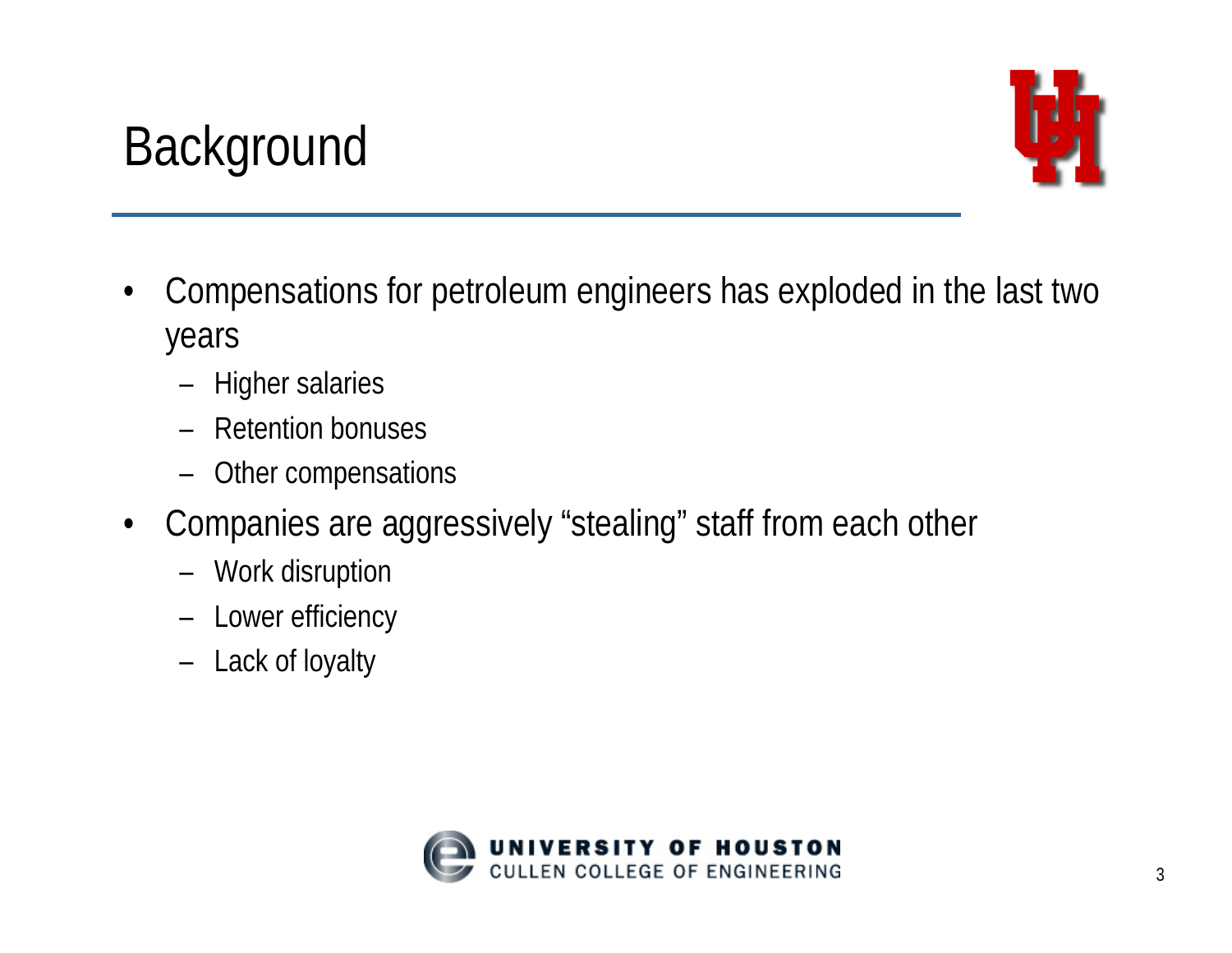## Critical Challenges



- •**Quantity** 
	- –How to satisfy industry short and long-term needs?
- $\bullet$ **Quality** 
	- –How to attract the best and brightest?

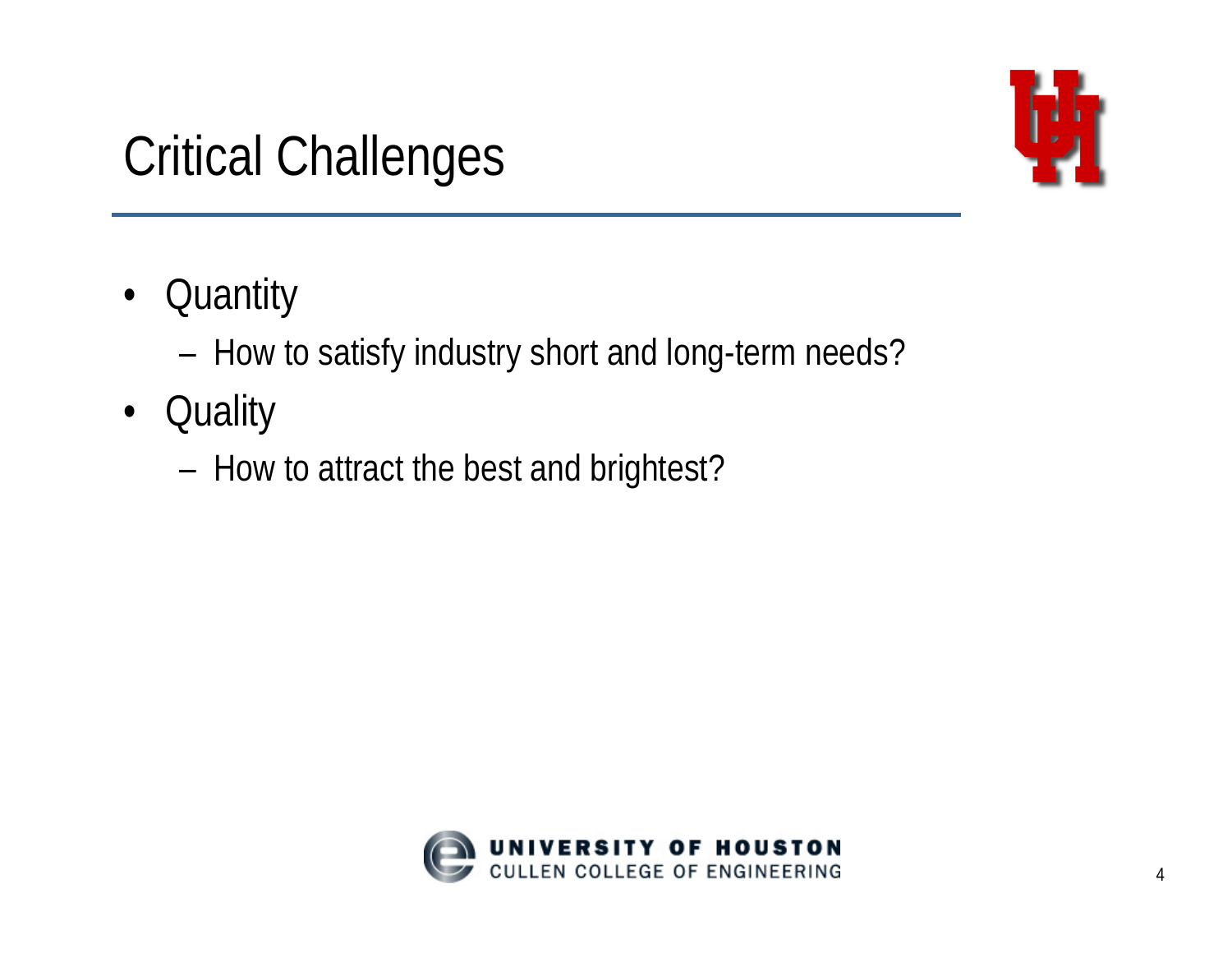## **SPE Demographics – Our Industry Is Aging Industry Is Aging**



*SPE Membership, Excluding Student Members*



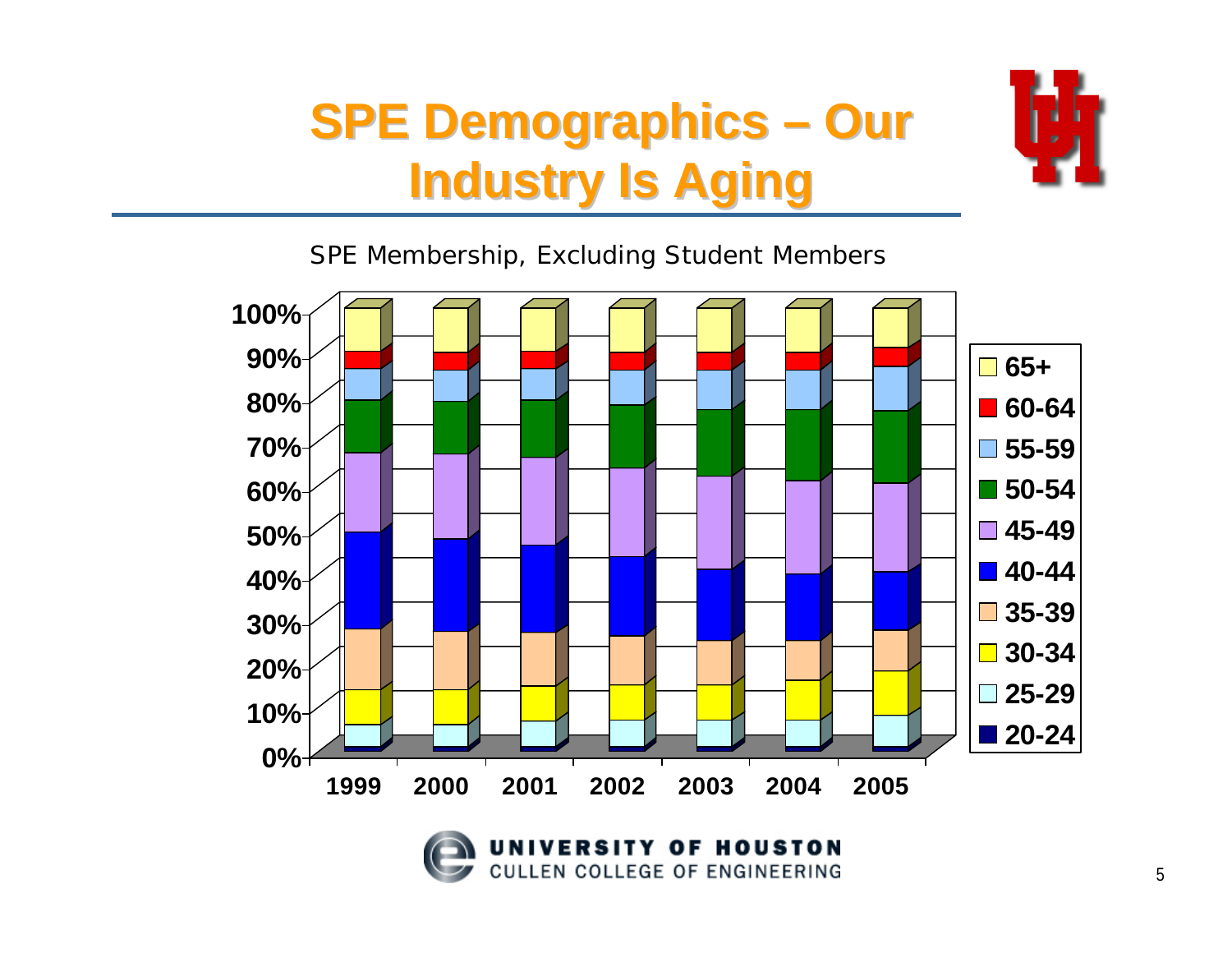#### **Projection to 2010 of Industry Demographics (qualitative)**



**2010**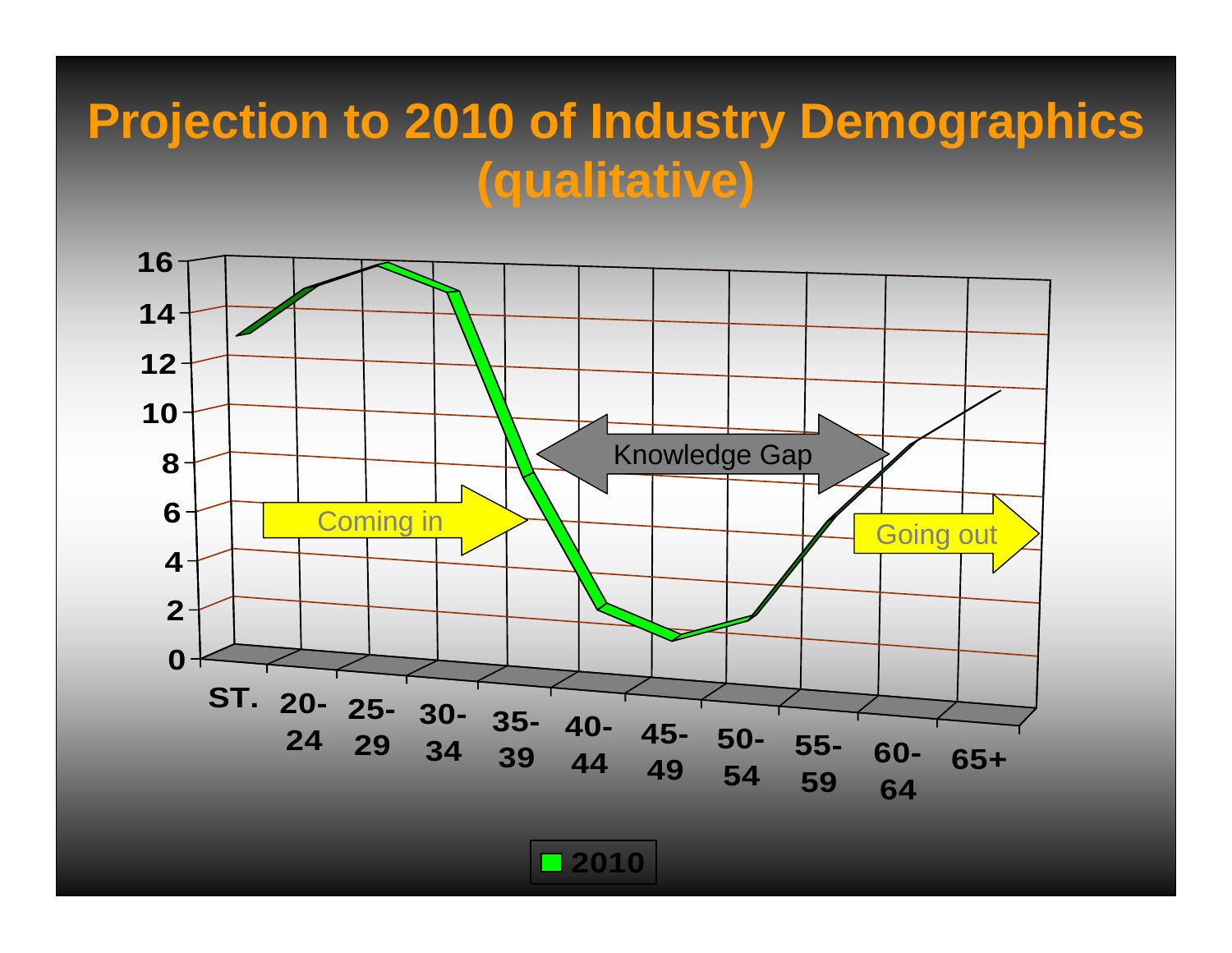## Technical Staff Evolution



- •Around 50% of SPE members reside in US, but this percentage is steadily decreasing
- •Around 80% of Petroleum Engineering students reside outside US
- • Chances of a petroleum engineer working outside his home country are higher than 50% and steadily increasing
	- Cultural issues
	- Language issues
	- Technology issues
- • Outsourcing is becoming prevalent for technical work
	- Cultural issues
	- Language issues
	- Technology issues
	- Training issues

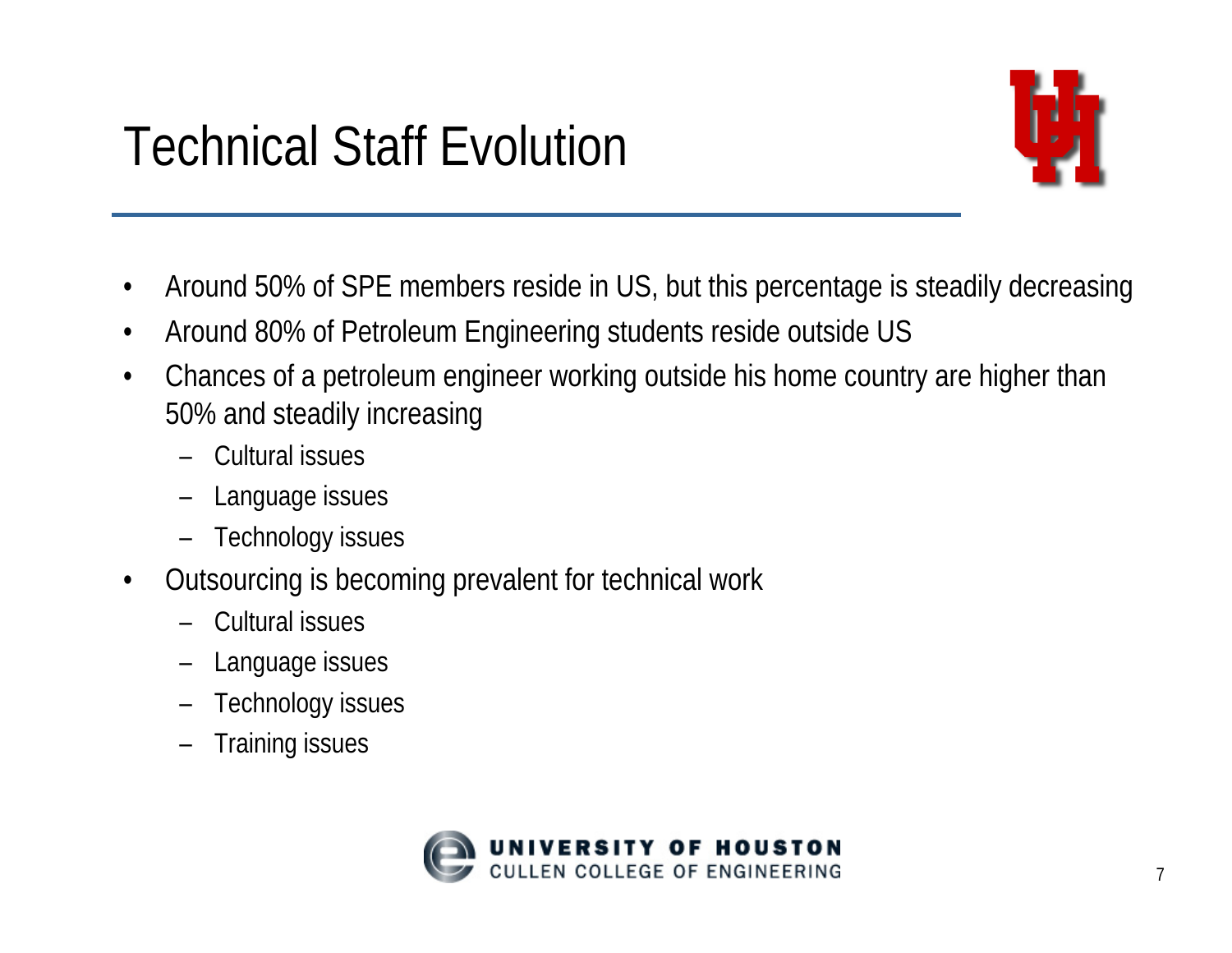#### Cultural Issues



- $\bullet$  The present culture of oil and gas industry is US-based.
	- Empowerment and decision-making at the lowest level
	- Active engagement of young professionals
	- –Emphasis on operational technical vs. theoretical technical skills
	- High level of business savvy and entrepreneurship
	- –Heavy competition

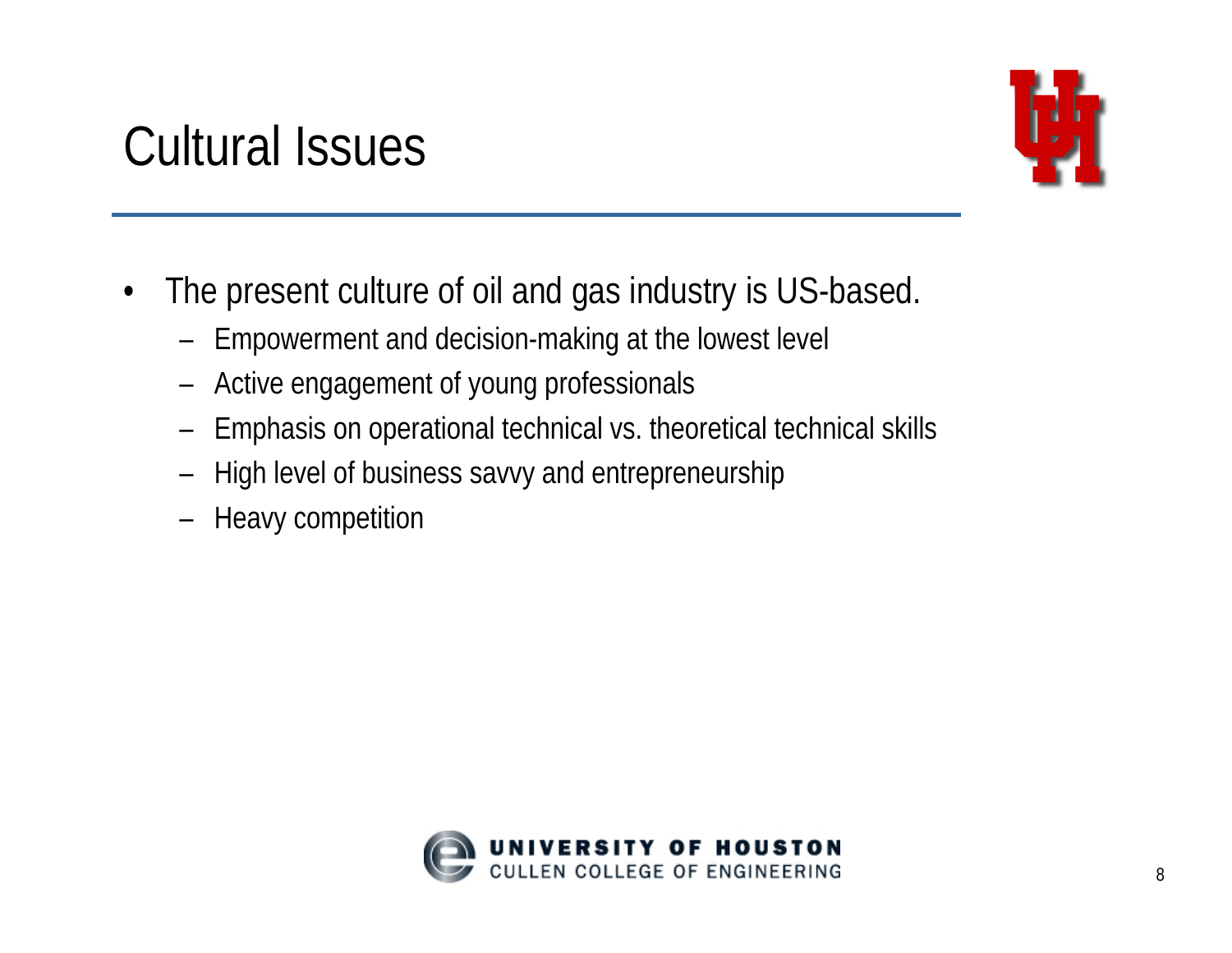

- $\bullet$  Wellsite staff still needs to reside in country for both Service and Operating companies
	- Higher dependency on non-PE engineers in US
	- –More emphasis on internal or external training
- •Increase in the number of Ex-pats

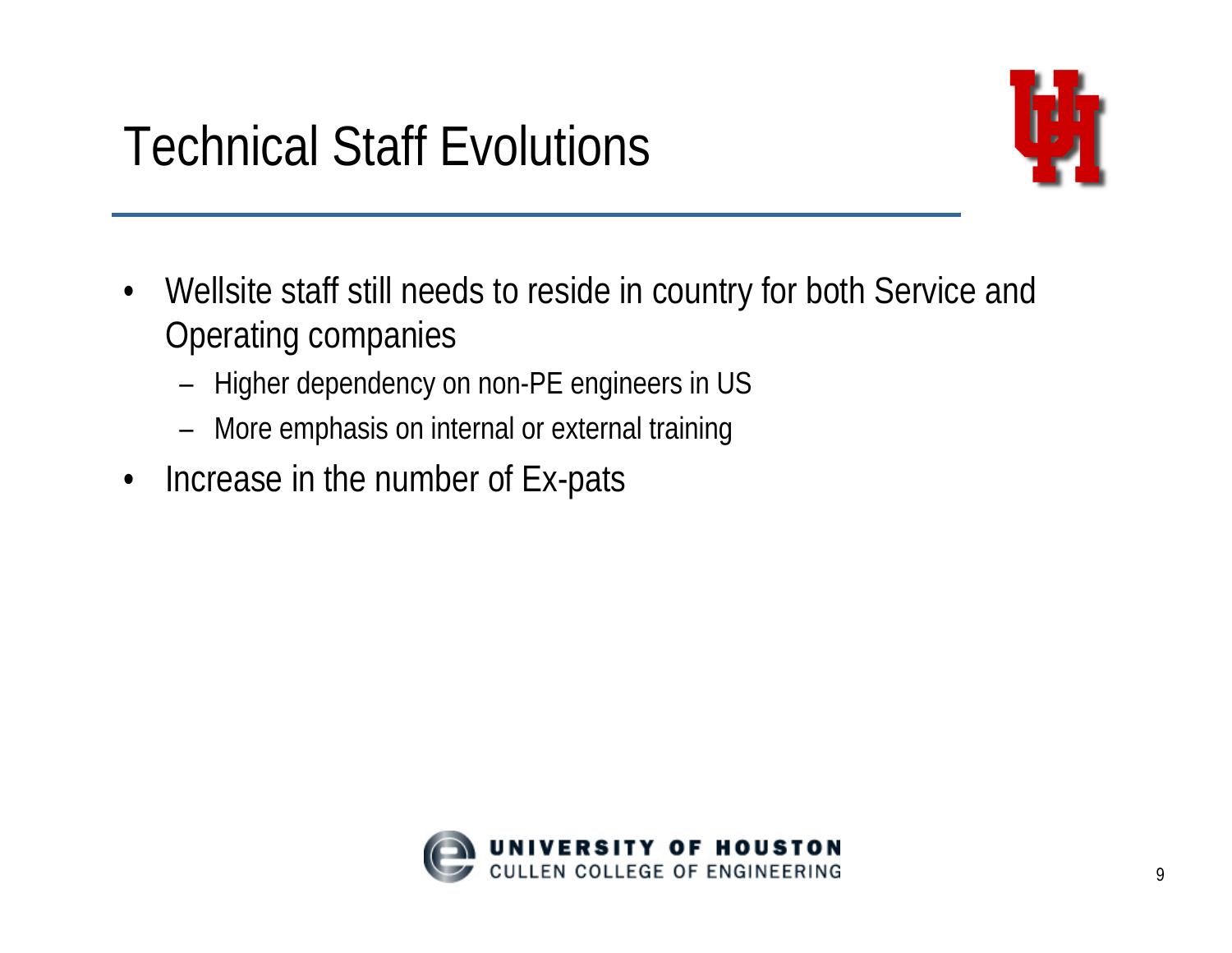

- • Move Technology Centers outside US to relieve some of the pressure for US graduates
	- India is being considered by several companies
- •Support local universities in oil and gas producing countries
- $\bullet$  Increase reliance on out-sourcing for certain technical and operational staff
	- Growth of staffing companies
- $\bullet$ Less centralized organizations

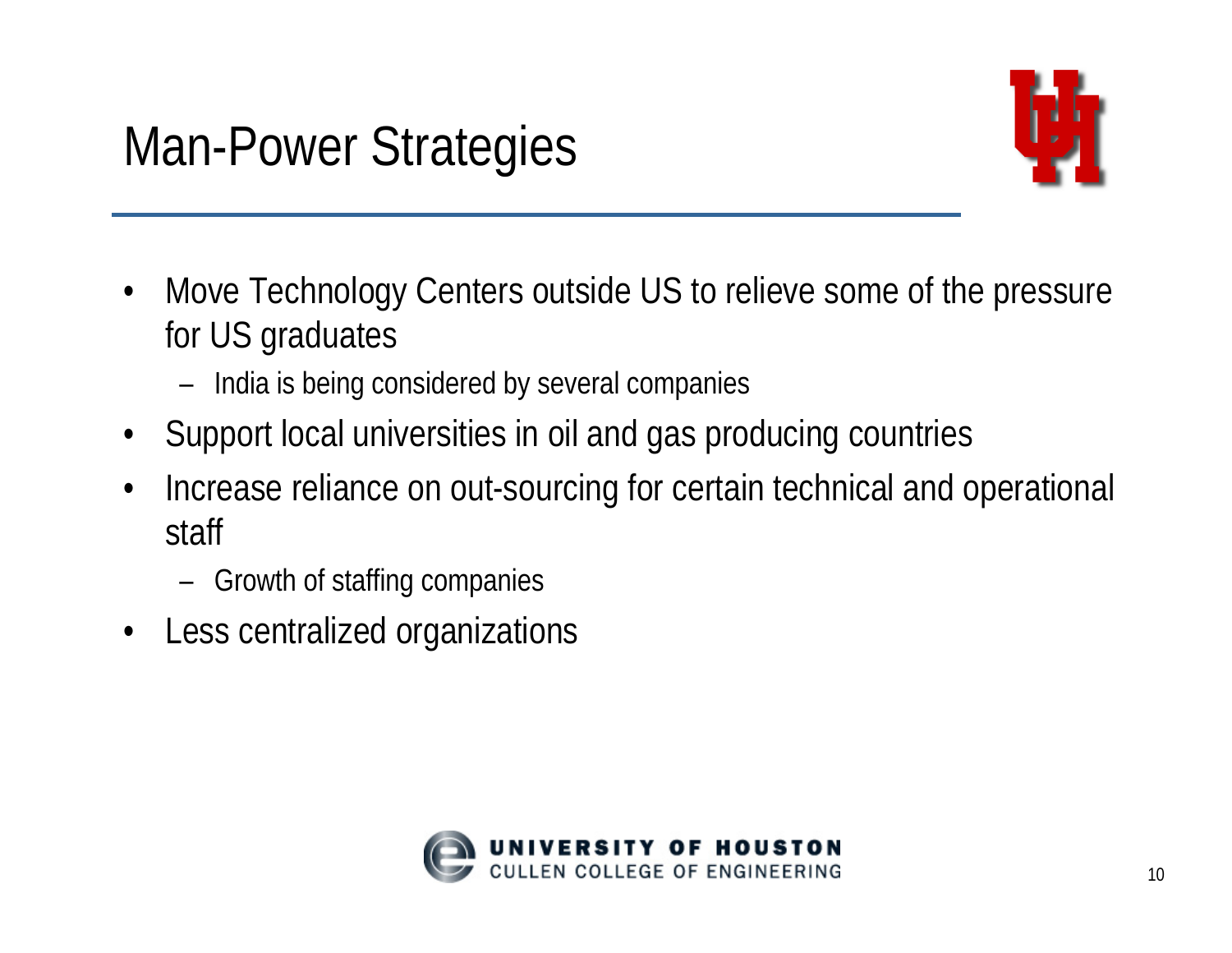

# Unique UH Position to Service the Need

- $\bullet$ Location in the center of the need
- $\bullet$ Access to talent
- Access to best technical minds in the oil and gas industry to help with teaching
- Clean slate
	- – Program designed in collaboration with industry technical leaders/experts
	- –Shape it specifically to meet market needs going forward
	- –Recruit the talent – primarily locally -- to meet the defined program
- Most UH graduates tend to stay in Houston

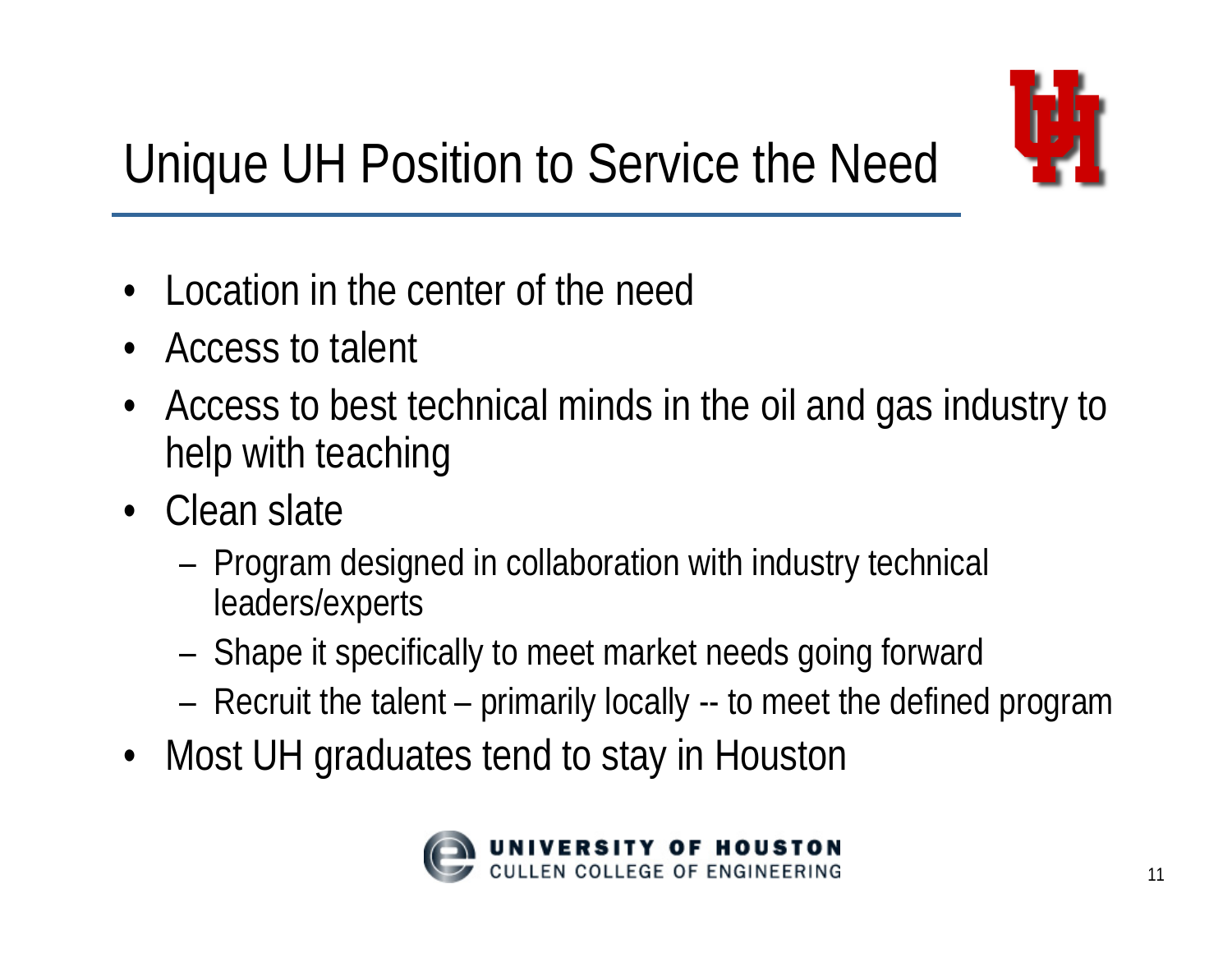



- $\bullet$ Commitment to industry participation from the beginning
- • Next generation focus in all aspects of program design
	- –Computer systems, data integration, data management
	- –Leadership and entrepreneurship
	- –Greater curriculum flexibility, diversity of offerings and schedules
- Integration of education, mentoring, work experience
	- –**Internships**
	- –Industry mentors
	- –Project-based courses